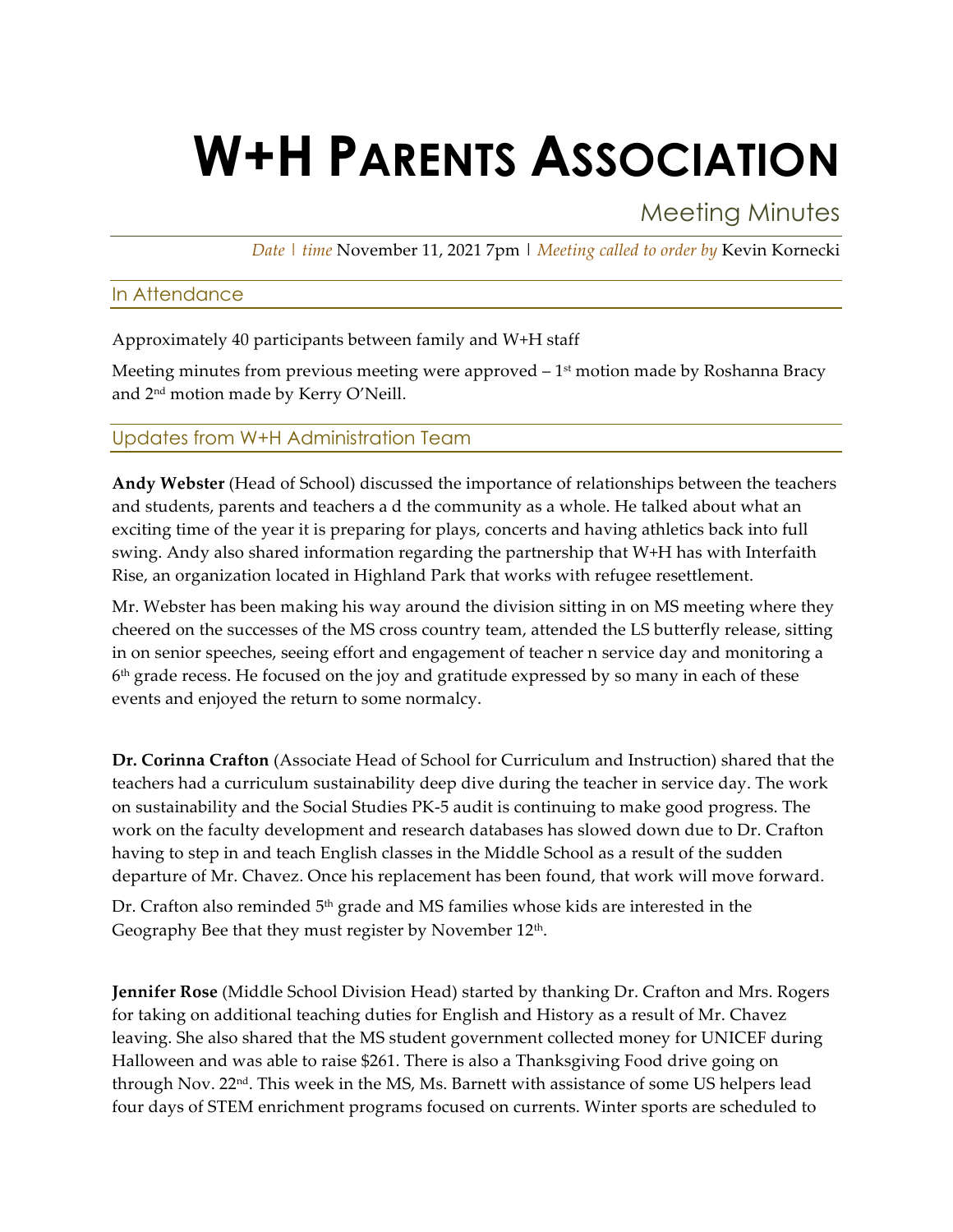begin Nov. 16<sup>th</sup>. MS Coffee and Conversation is scheduled for Wednesday, November 17<sup>th</sup> at 7pm via Zoom. The topic is Resilience and Mental Health. 8th grade will be visiting the Upper School in Dec and 5<sup>th</sup> grade visits for the Middle School will be scheduled soon. Student led conferences will take place on Dec. 10<sup>th</sup>. Lastly, student service initiatives will start to ramp up soon.

**JohnEric Advento** (Lower School Division Head) sent notes to be read at the meeting. Friendsgiving will not have outside visitors this year due to COVID protocols. The Winter Concert will take place on December 17<sup>th</sup> for the Lower School so please be on the lookout for additional details. Finally, please make sure to send your kids in with appropriate outer wear for PE and recess as it is getting colder and some kids have been coming in without coats, sweaters or jackets.

**Bob Bowman** (Upper School Division Head) advised that the US Play Shining Lives about the Radium Girls is taking place in person in the PAC Friday, November 12<sup>th</sup> @ 7:30pm and Saturday, November  $13<sup>th</sup>$  @ 3pm. Tickets can be bought at the door. Winter Sports have already begun in the Upper School. Students have started back with service activities at the Hillside Community Food Bank this week. Dr. Bowman also shared that there will be 2-3 tour dates for 8<sup>th</sup> grade parents to visit the Upper School. Emily Brogan signed her letter of intent to be a D1 javelin thrower at Bryant University and Grace Lu signed her letter of intent to play D1golf at William and Mary.

**Bill Jenkins** (Assistant Head for Institutional Advancement) shared how he was interviewed for the MS newspaper this week regarding Fall fair. He reflected on just how nice it was to have everyone together again.

### Treasury Report

Mona Vijay shared the current standing of the financials including the recent receipt of family dues. Fall Fair raised approximately \$1,500. The WHPA supported the LS Halloween parade and the tech week meals for the US play. She is also in the process of setting up a Zelle and Venmo account to help with electronic payments. Raffle licenses are in process for the upcoming basket raffle and 50/50. Kerry O'Neill will be added to the WHPA bank account as a dual signer as a backup.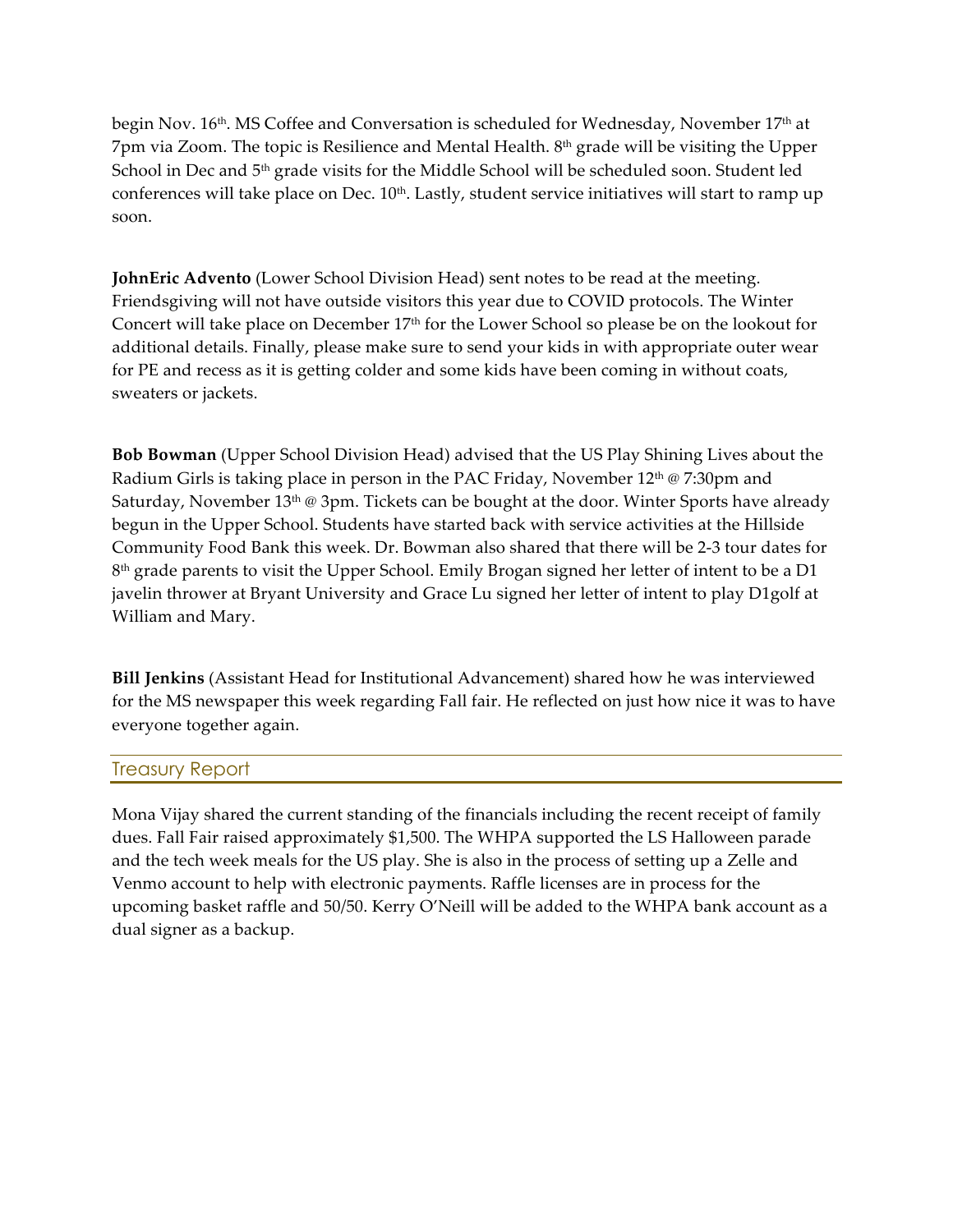# Communications Update

Upcoming events being planned for the year:

- v **Monthly Family Dinners** one day every month next one Dec. 2nd
- v **Holiday Boutique/Craft Fair** Dec. 3, 2021
- v **Basket Raffle**  Dec. 15, 2021
- v **Book Fair** Feb. 2-4th 2022
- **Example 1 Fight COV 10 International Family Fun Night (IFFN)** February 4<sup>th</sup> 2022
- v **LS Valentines Dance** February 14, 2022
- v **Spring Gala** April 23rd 2022 adult only. Held off campus. Theme is Roaring 20's.

# Division WHPA Update

LS - Roshanna Bracy spoke for the LS and shared that the Halloween parade was a huge success. She wanted to thank all the families who jumped in on short notice to make it a great day.

MS – Nothing Additional to Report

US – Nothing Additional to Report

### Ram Shop

The Ram Shop will now be open on Monday and Fridays from 8:30-9:30am and Wednesdays from 3:30-4:30pm. A communication with details will be sent out next week. Roshanna also thanked Bill Jenkins for all of his help since school started. If you have gently used uniforms that you would like to donate, please droop them off with Lynn at the reception desk.

### Holiday Boutique

The Holiday Boutique has historically been a LS shopping event that happens during the school day where kids come and pick out small gift items for their parents using money parents gave them to spend. Due to COVID protocols, this event needed to be reimagined. Instead, there will be an in-person shopping event at school in the evening of Dec. 3<sup>rd</sup> from 2:30-8pm where parents can bring their kids to do the shopping.

There will be a need for volunteers to help guide people. A sign-up genius for volunteers will be forth coming. All attendees must wear a mask.

### Announcements

**Basket Raffle:** Each grade has been assigned a theme. Families are asked to donate a NEW item that matches that theme. The items will then be bundled into baskets to be raffled off. Detailed information on themes has been send via e-mail from the Parents Association. If you have questions, please reach out to your class parent.